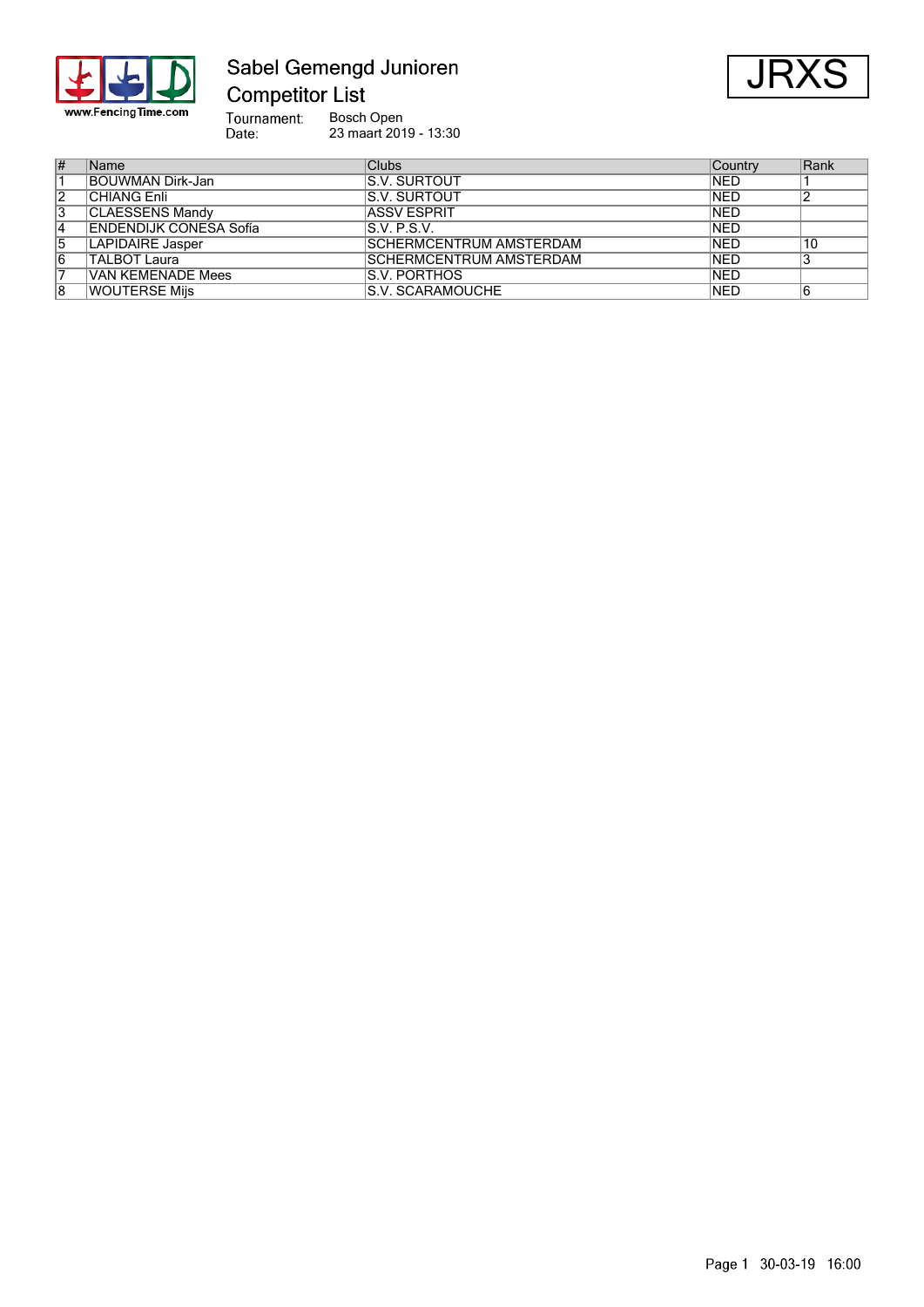| <b>Bosch Open</b>                                |                                                                          |  |  |  |  |  |  |  |  |
|--------------------------------------------------|--------------------------------------------------------------------------|--|--|--|--|--|--|--|--|
|                                                  | Den Bosch                                                                |  |  |  |  |  |  |  |  |
|                                                  | 23 maart 2019                                                            |  |  |  |  |  |  |  |  |
|                                                  | Sabel Gemengd Junioren                                                   |  |  |  |  |  |  |  |  |
| Total # of competitors: 8<br>Total # of pools: 1 |                                                                          |  |  |  |  |  |  |  |  |
| Round 1                                          | 1 pool of 8<br>All competitors (100%) promoted to the next round         |  |  |  |  |  |  |  |  |
| Round 2                                          | Complete DE table of 8 fenced through the finals, no fence-off for third |  |  |  |  |  |  |  |  |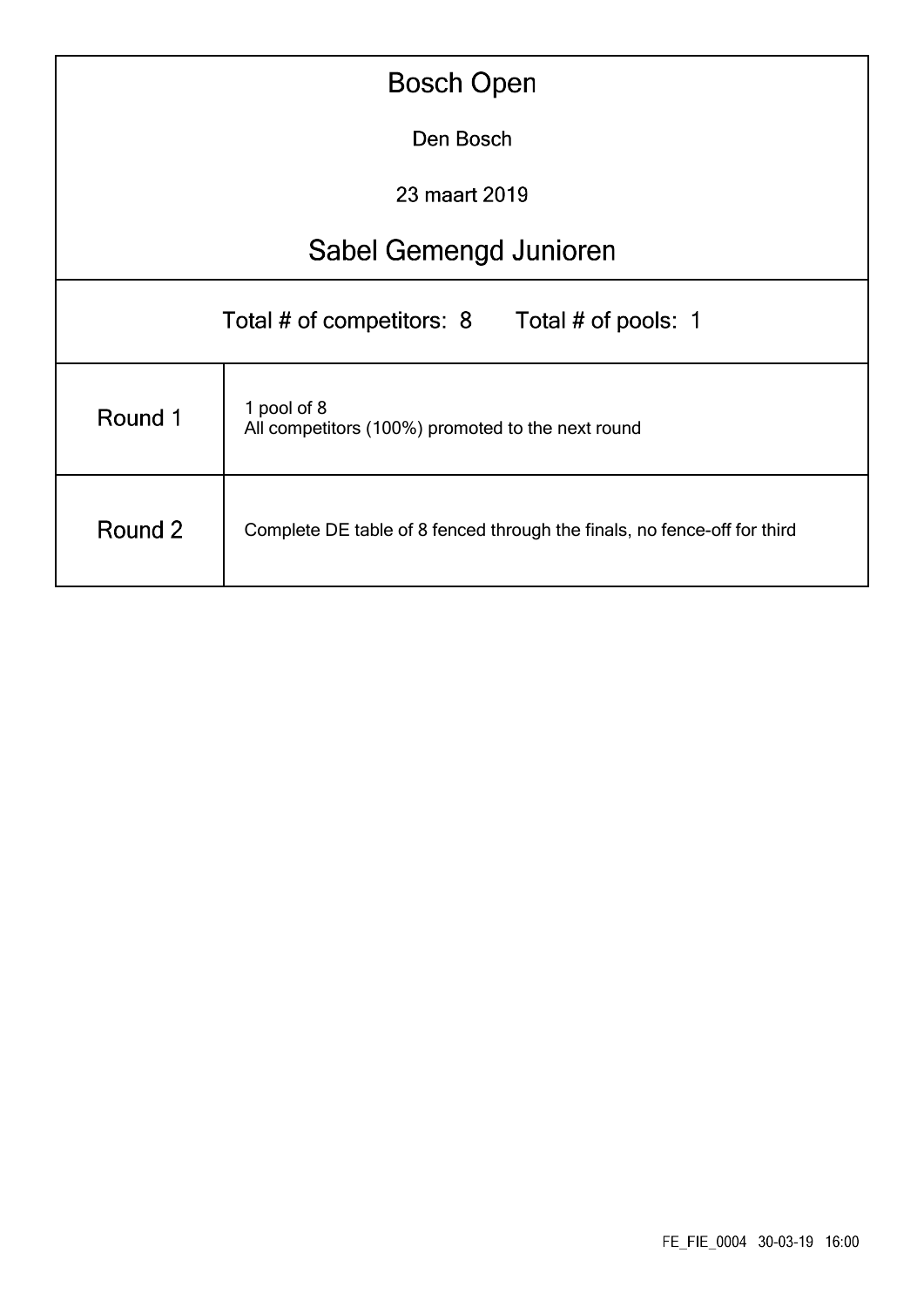

## Sabel Gemengd Junioren Seeding for Round #1 - Pool



Tournament:<br>Date:<br>FIE Document: Bosch Open 23 maart 2019 - 13:30 FE\_FIE\_0001.2

| Seed | Name                          | Club                            | Country     | Rank | Notes |
|------|-------------------------------|---------------------------------|-------------|------|-------|
|      | BOUWMAN Dirk-Jan              | <b>S.V. SURTOUT</b>             | <b>INED</b> |      |       |
| 12   | <b>CHIANG Enli</b>            | IS.V. SURTOUT                   | <b>NED</b>  |      |       |
| 3    | <b>TALBOT Laura</b>           | <b>ISCHERMCENTRUM AMSTERDAM</b> | <b>NED</b>  |      |       |
| 14   | <b>WOUTERSE Mijs</b>          | <b>IS.V. SCARAMOUCHE</b>        | <b>NED</b>  | 16   |       |
| 5    | LAPIDAIRE Jasper              | <b>ISCHERMCENTRUM AMSTERDAM</b> | <b>NED</b>  | 10   |       |
| 16   | <b>CLAESSENS Mandy</b>        | <b>ASSV ESPRIT</b>              | <b>NED</b>  |      |       |
|      | <b>ENDENDIJK CONESA Sofía</b> | IS.V. P.S.V.                    | <b>NED</b>  |      |       |
| 8    | VAN KEMENADE Mees             | IS.V. PORTHOS                   | <b>NED</b>  |      |       |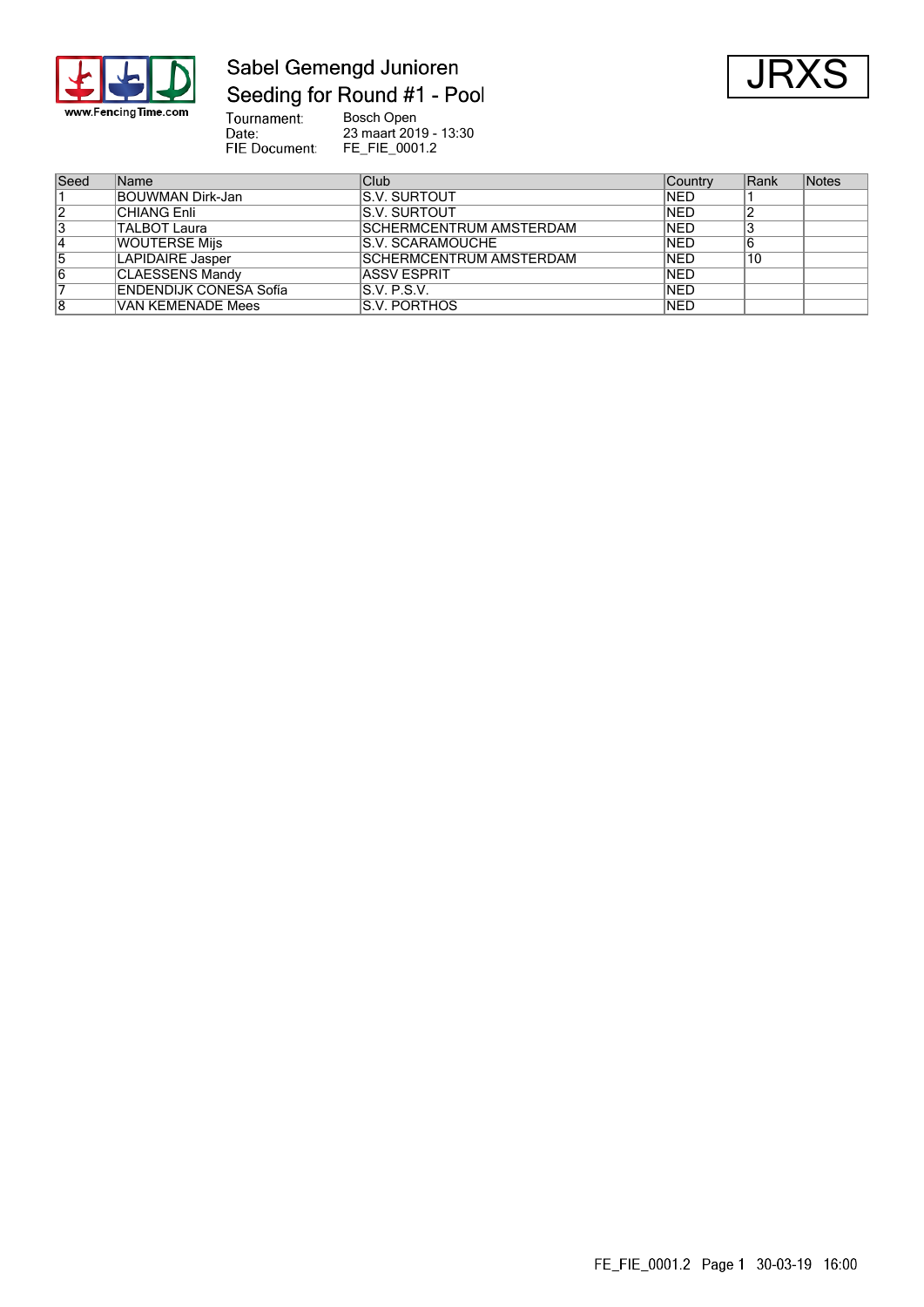

## Sabel Gemengd Junioren Round #1 Pool Results



Tournament: Bosch Open Date: 23 maart 2019 - 13:30 FIE Document: FE\_FIE\_0007

|                          | Referee(s):                             |               |                |                |                |                |                |                |                |                |   |      |     |    |          |
|--------------------------|-----------------------------------------|---------------|----------------|----------------|----------------|----------------|----------------|----------------|----------------|----------------|---|------|-----|----|----------|
| <b>Name</b>              | <b>Affiliation</b>                      | #             | 1              | 2              | 3              | 4              | 5              | 6              | 7              | 8              | v | V/M  | TS. |    | TR Ind   |
| <b>TALBOT Laura</b>      | <b>SCHERMCENTRUM</b><br>AMSTERDAM / NED | 1             |                | D <sub>2</sub> | D <sub>3</sub> | V <sub>5</sub> | V5             | V <sub>5</sub> | D <sub>2</sub> | D4             | 3 | 0,43 | 26  | 30 | $-4$     |
| <b>CHIANG Enli</b>       | S.V. SURTOUT / NED                      | $\mathcal{P}$ | V5             |                | D <sub>0</sub> | V <sub>5</sub> | V5             | V5             | D <sub>2</sub> | V5             | 5 | 0,71 | 27  | 19 | 8        |
| <b>BOUWMAN Dirk-Jan</b>  | S.V. SURTOUT / NED                      | 3             | V <sub>5</sub> | V5             |                | V5             | V5             | V5             | V <sub>5</sub> | V <sub>5</sub> | 7 | 1,00 | 35  | 7  | 28       |
| <b>VAN KEMENADE Mees</b> | S.V. PORTHOS / NED                      | 4             | D3             | D <sub>3</sub> | D <sub>2</sub> |                | V <sub>5</sub> | V5             | D1             | V <sub>5</sub> | 3 | 0.43 | 24  | 24 | $\Omega$ |
| LAPIDAIRE Jasper         | <b>SCHERMCENTRUM</b><br>AMSTERDAM / NED | 5.            | D4             | D1             | D <sub>0</sub> | D <sub>3</sub> |                | V5             | V5             | V5             | 3 | 0,43 | 23  | 24 | $-1$     |
| <b>WOUTERSE Mijs</b>     | S.V. SCARAMOUCHE / NED                  | 6             | D3             | D1             | D <sub>0</sub> | D <sub>0</sub> | D <sub>0</sub> |                | D <sub>0</sub> | D1             | 0 | 0,00 | 5   | 35 | $-30$    |
| <b>CLAESSENS Mandy</b>   | <b>ASSV ESPRIT / NED</b>                | 7.            | V5             | V5             | D <sub>0</sub> | V <sub>5</sub> | D <sub>2</sub> | V5             |                | V5             | 5 | 0.71 | 27  | 17 | 10       |
| ENDENDIJK CONESA Sofía   | S.V. P.S.V. / NED                       | 8             | V5             | D <sub>2</sub> | D <sub>2</sub> | D1             | D <sub>2</sub> | V5             | D <sub>2</sub> |                | 2 | 0,29 | 19  | 30 | -11      |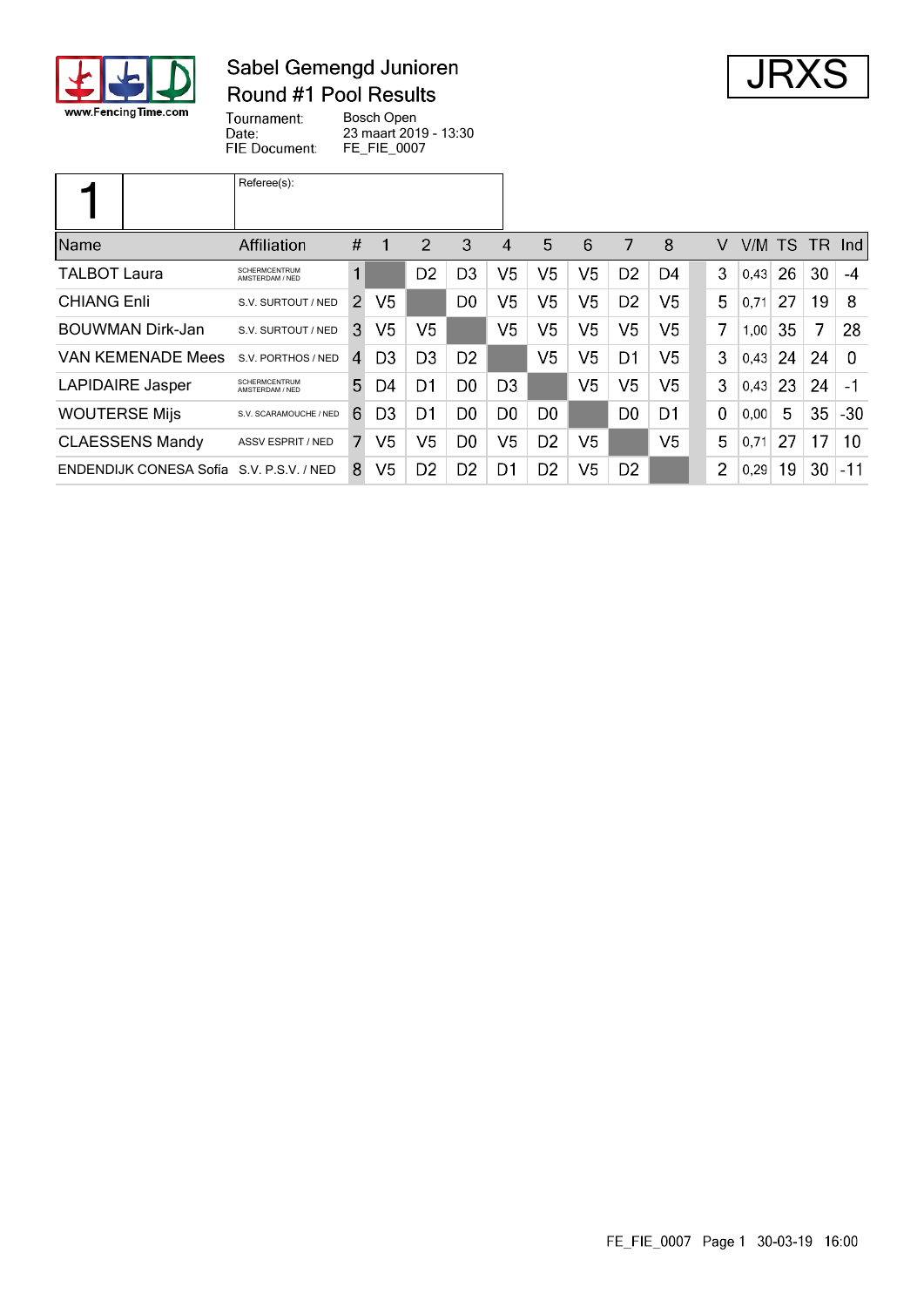

## Sabel Gemengd Junioren Seeding for Round #2 - DE



Tournament:<br>Date:<br>FIE Document: Bosch Open 23 maart 2019 - 13:30 FE\_FIE\_0008

| Seed | Name                   | Club                            | <b>Country</b> | IV | V/M                  | TS | <b>TR</b> | llnd     | Notes           |
|------|------------------------|---------------------------------|----------------|----|----------------------|----|-----------|----------|-----------------|
|      | BOUWMAN Dirk-Jan       | <b>IS.V. SURTOUT</b>            | INED           |    | 0.00                 | 35 |           | +28      | <b>Advanced</b> |
| 2    | <b>CLAESSENS Mandy</b> | <b>ASSV ESPRIT</b>              | <b>NED</b>     | 5  | .71<br>10            | 27 | 17        | +10      | Advanced        |
| 3    | <b>CHIANG Enli</b>     | <b>IS.V. SURTOUT</b>            | <b>NED</b>     | 5  | $.7^{\prime}$<br>10. | 27 | 19        | +8       | Advanced        |
| 4    | VAN KEMENADE Mees      | <b>IS.V. PORTHOS</b>            | <b>NED</b>     | 3  | 0.43                 | 24 | 24        |          | Advanced        |
| 5    | LAPIDAIRE Jasper       | <b>ISCHERMCENTRUM AMSTERDAM</b> | <b>NED</b>     |    | 0.43                 | 23 | 24        |          | Advanced        |
| 6    | TALBOT Laura           | <b>ISCHERMCENTRUM AMSTERDAM</b> | <b>NED</b>     |    | 0.43                 | 26 | 130       | ∣-4      | Advanced        |
|      | ENDENDIJK CONESA Sofía | S.V. P.S.V.                     | <b>NED</b>     |    | 0.29                 | 19 | 30        | $1 - 11$ | Advanced        |
| 8    | <b>WOUTERSE Miis</b>   | <b>IS.V. SCARAMOUCHE</b>        | <b>NED</b>     |    | 0.00                 | 5  | 35        | $-30$    | Advanced        |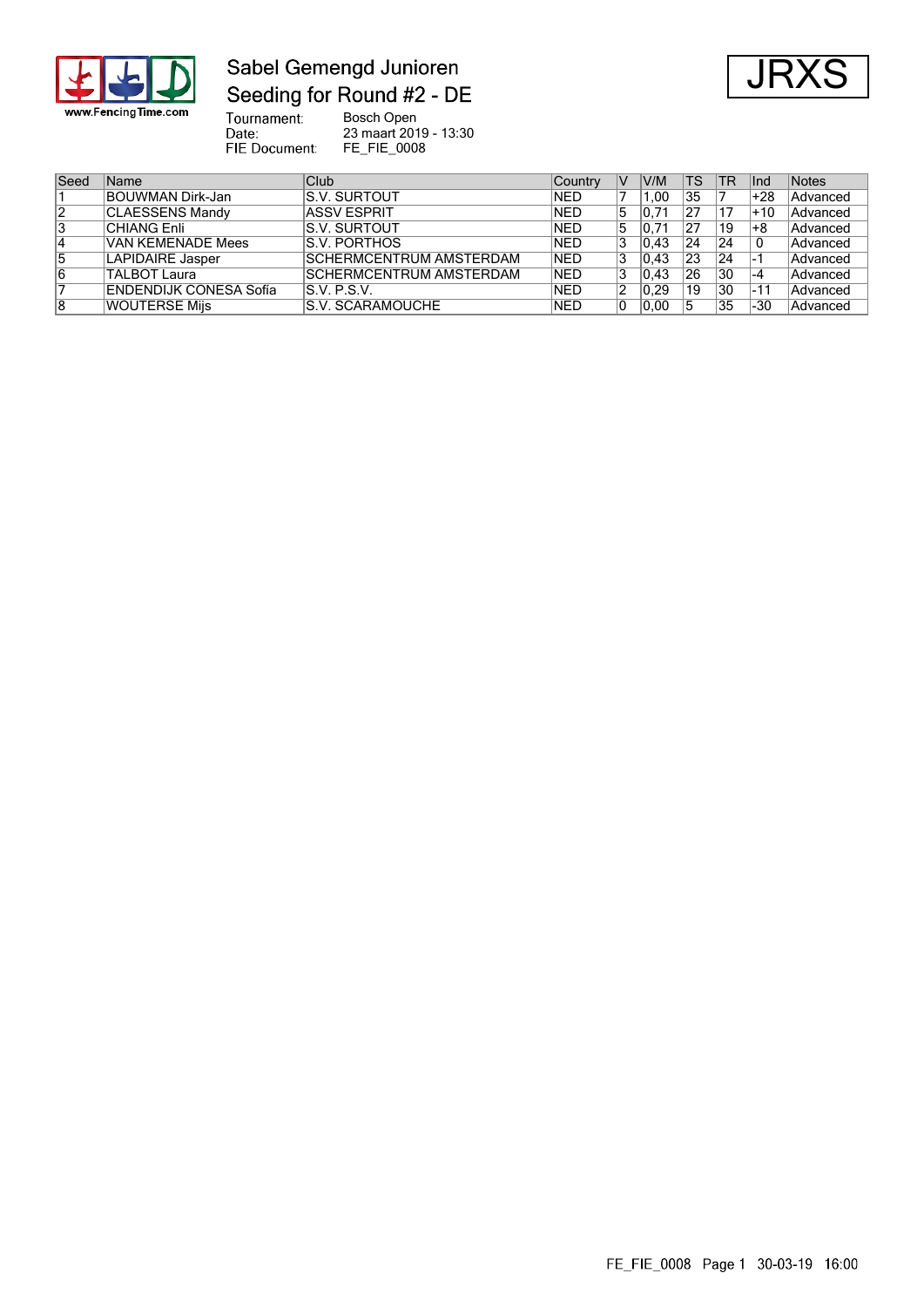

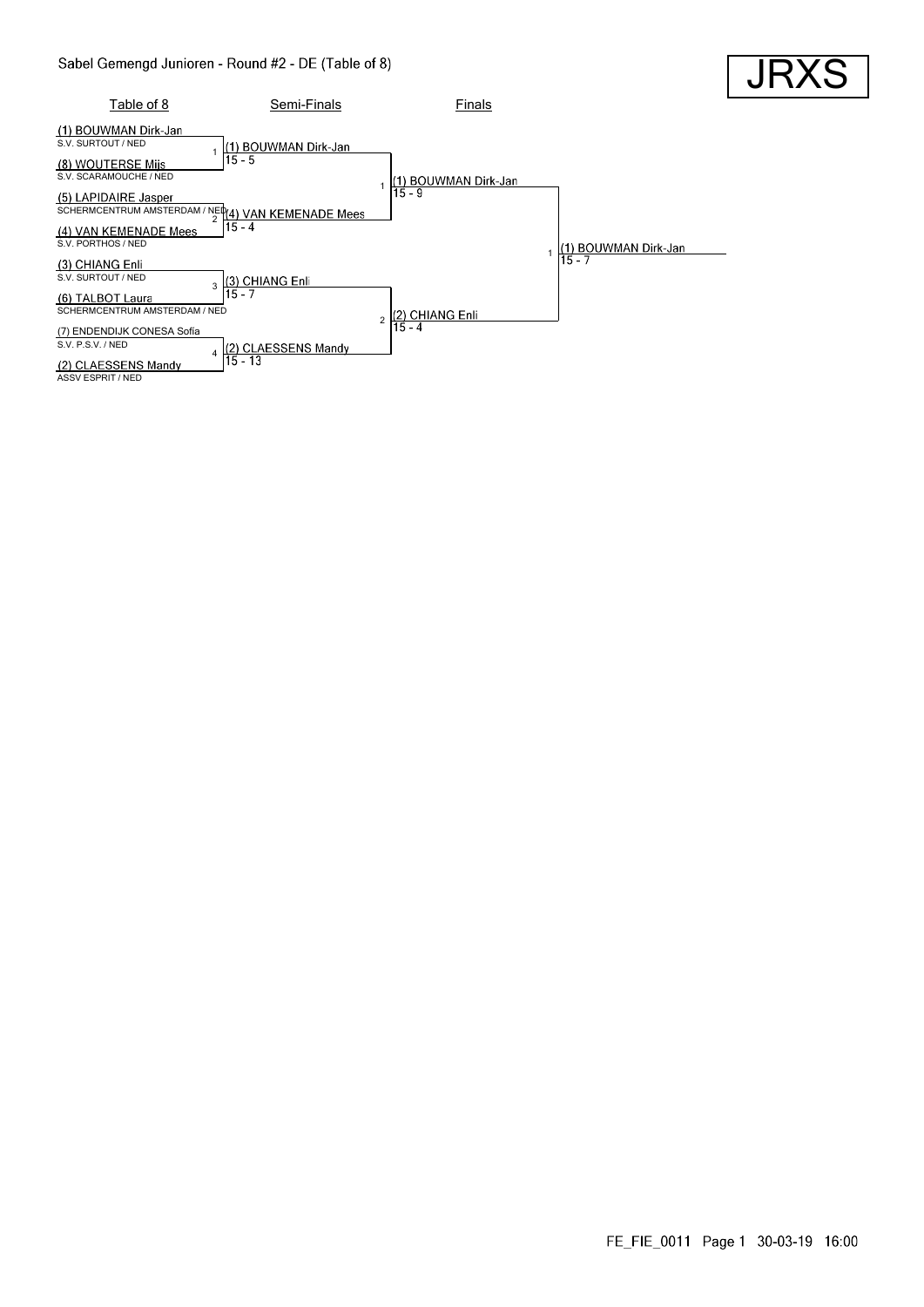

#### Sabel Gemengd Junioren **Final Ranking**



Tournament: Bosch Open Tournament:<br>Date:<br>FIE Document: 23 maart 2019 - 13:30 FE\_FIE\_0012

| Place | <b>Name</b>            | Clubs                           | Country     |
|-------|------------------------|---------------------------------|-------------|
|       | BOUWMAN Dirk-Jan       | IS.V. SURTOUT                   | <b>INED</b> |
| 2     | <b>CHIANG Enli</b>     | IS.V. SURTOUT                   | <b>NED</b>  |
| 3T    | VAN KEMENADE Mees      | IS.V. PORTHOS                   | <b>NED</b>  |
| 3T    | <b>CLAESSENS Mandy</b> | <b>ASSV ESPRIT</b>              | <b>NED</b>  |
| 15    | LAPIDAIRE Jasper       | <b>ISCHERMCENTRUM AMSTERDAM</b> | <b>NED</b>  |
| 16    | TALBOT Laura           | <b>ISCHERMCENTRUM AMSTERDAM</b> | <b>NED</b>  |
|       | ENDENDIJK CONESA Sofía | S.V. P.S.V.                     | <b>NED</b>  |
| 8     | <b>WOUTERSE Mijs</b>   | <b>S.V. SCARAMOUCHE</b>         | <b>NED</b>  |